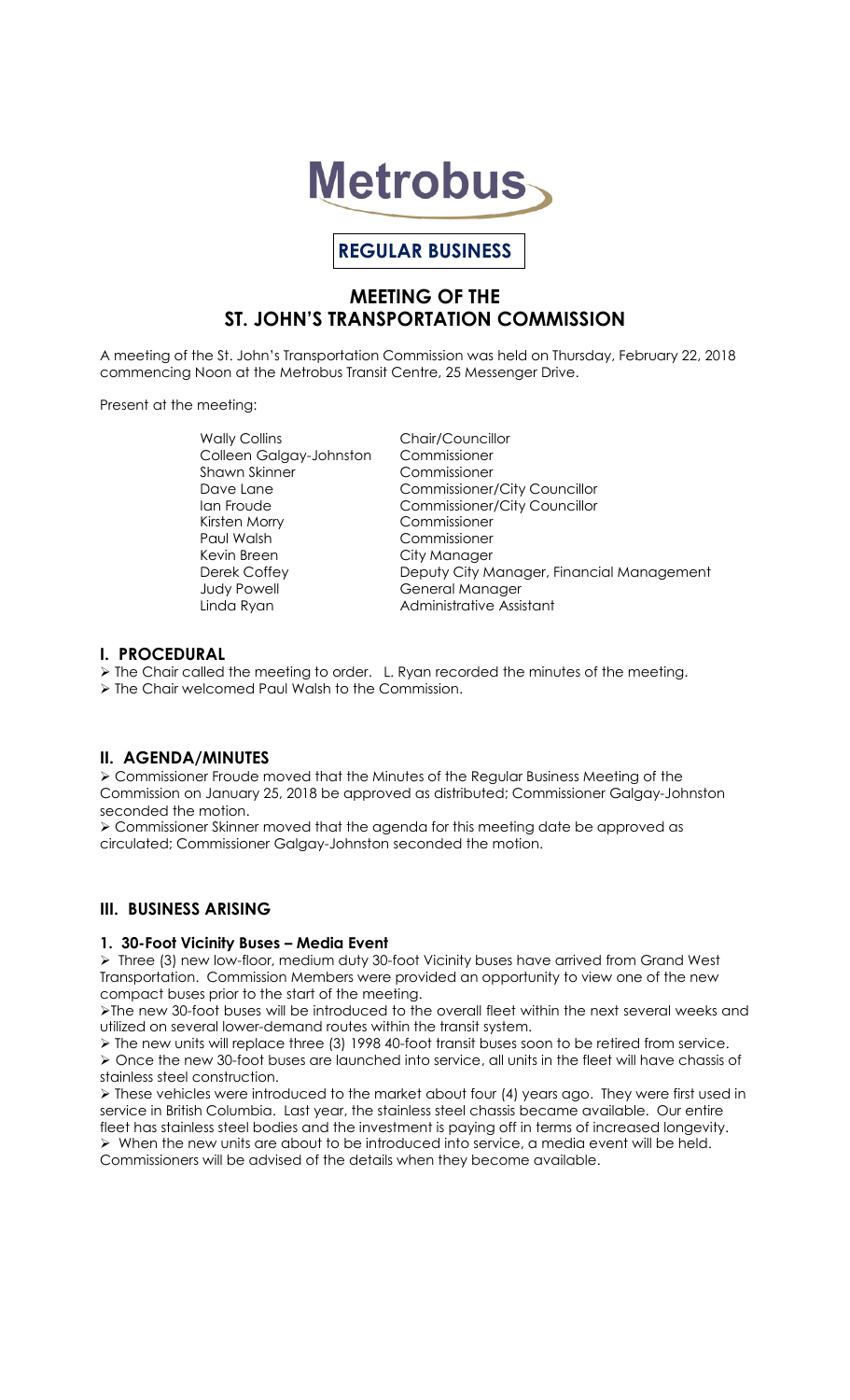

### **2. Committees of the Commission - Appointments**

Appointments were made to the Committees as noted below:

- Finance: D. Coffey will join existing members Chair Collins and Commissioner Skinner.
- Pension: D. Coffey and Commissioner Lane will join the General Manager and Manager of Human Resources as existing members.
- Accessibility: Commissioner Walsh, the General Manager and Manager of Accessible Transit Services will form this new Committee of the Commission.
- Canadian Urban Transit Association (CUTA) Transit Board Members: Commissioner Froude will join Chair Collins as a member on this Board.

### **3. Appointment of Vice Chair**

 Commissioner Davis moved, Commissioner Froude seconded and it was unanimously carried that Commissioner Skinner be appointed as Vice Chair of the Commission.

# **IV. NEW BUSINESS**

### **1. Financial Statements**

The financial statements for January, 2018 were tabled and discussed. The following items were noted:

#### **Community Bus**

 We are awaiting notice from the province with respect to continuation of the Commission's grant under the province's Age-Friendly Newfoundland and Labrador (AFNL) Grant Program. The program enables Metrobus to operate the Community Bus service for seniors, an investment by the province benefitting older adults and people with mobility issues. . In conversation with Henry Kielley, Acting Director, Aging and Seniors Division, Department of Children, Seniors and Social Development, it is the General Manager's understanding that the decision by the province to continue its investment is currently held up at the Minister's level. Mr. Kielley inquired of the General Manager if the Community Bus service was sustainable beyond funding provided by the province and if the City of St. John's could support the Community Bus service in 2018. The General Manager informed Mr. Kielley that given the Commission's subsidy request relevant to its operating budget has already been submitted to the City for 2018, it would be a challenge in the current fiscal year.

#### Backgrounder:

The Age-Friendly Transportation Project assists in providing options for age-friendly transportation models. In June 2014 Metrobus began operating a fixed route, Community Bus Service aimed primarily at seniors. The purpose of the Community Bus Service is to provide transportation that is convenient, easy to use and helps people remain active in the community. Unlike other Metrobus routes, the Community Bus provides door-to-door pick-up and drop-off service at a number of apartment complexes and residences to major destinations, including shopping malls and recreation facilities. Service is provided by a 27-foot, fully-accessible bus that was purchased with a portion of the funding received from the province.

#### **Diesel Fuel**

• The cost of diesel fuel in January was \$1.1082 versus the budgeted price of \$1.04 and is being closely monitored.

 Fuel price volatility continues to pose challenges. Regardless of the fluctuation in diesel prices, Metrobus continues to be proactive in taking measures to reduce and conserve fuel usage and is cognizant of the impact on efficiencies.

#### **Ridership**

 A 2.8% increase in ridership was noted for the month of January over the same period in 2017. A fare increase effective January, 2017 resulted in an upsurge in December, 2016 pass sales that translated into decreased pass sales for January, 2017. The increase in January, 2018 ridership was somewhat predictable because of this factor alone.

 Additional influencing factors relevant to the increase include: less snowfall than last year and improved accessibility because of weather, a greater shift to m-card sales, and a 17.6% increase in 10-ride cards.